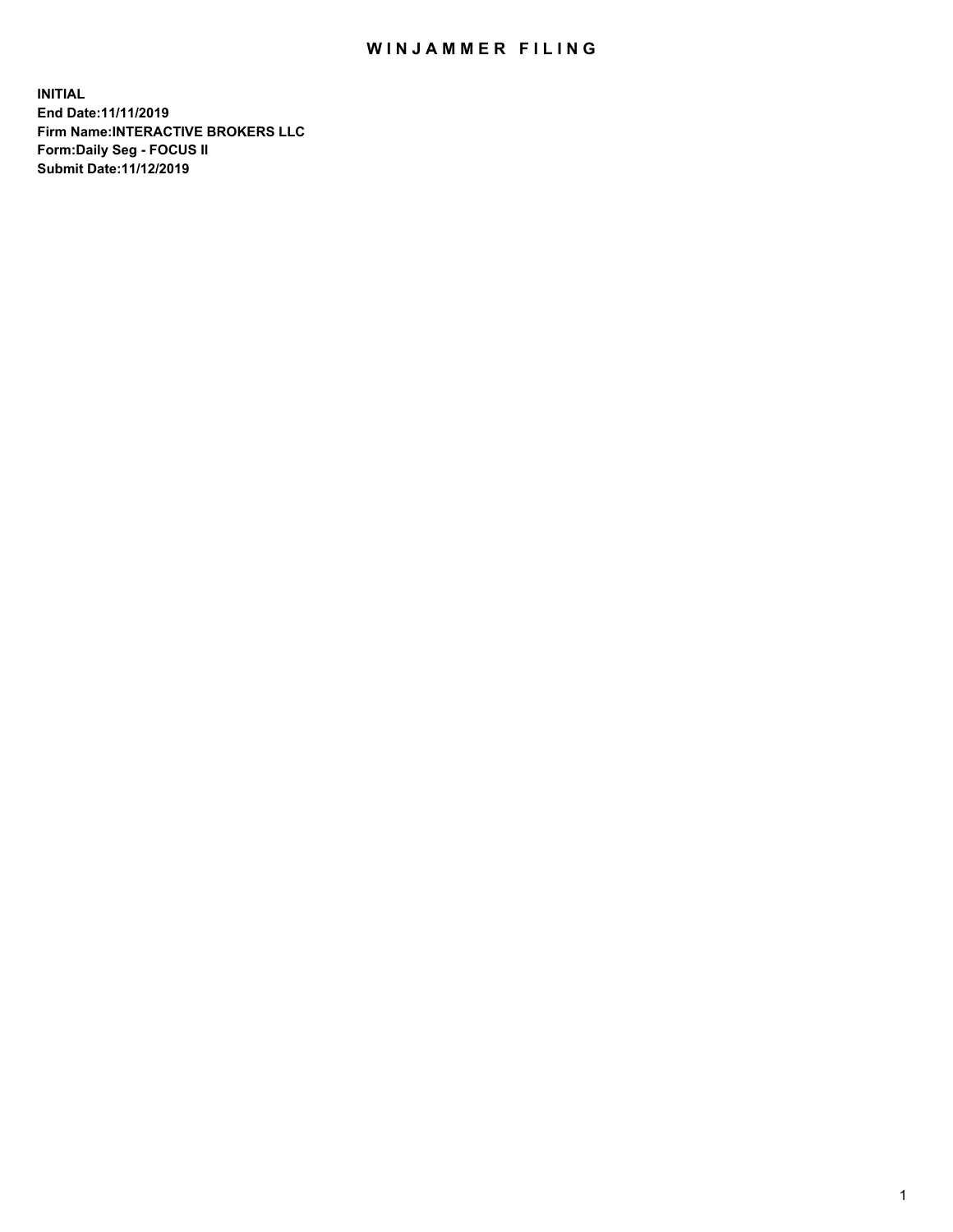**INITIAL End Date:11/11/2019 Firm Name:INTERACTIVE BROKERS LLC Form:Daily Seg - FOCUS II Submit Date:11/12/2019 Daily Segregation - Cover Page**

| Name of Company                                                                                                                                                                                                                                                                                                                | <b>INTERACTIVE BROKERS LLC</b>                                                                           |
|--------------------------------------------------------------------------------------------------------------------------------------------------------------------------------------------------------------------------------------------------------------------------------------------------------------------------------|----------------------------------------------------------------------------------------------------------|
| <b>Contact Name</b>                                                                                                                                                                                                                                                                                                            | James Menicucci                                                                                          |
| <b>Contact Phone Number</b>                                                                                                                                                                                                                                                                                                    | 203-618-8085                                                                                             |
| <b>Contact Email Address</b>                                                                                                                                                                                                                                                                                                   | jmenicucci@interactivebrokers.c<br>om                                                                    |
| FCM's Customer Segregated Funds Residual Interest Target (choose one):<br>a. Minimum dollar amount: ; or<br>b. Minimum percentage of customer segregated funds required:% ; or<br>c. Dollar amount range between: and; or<br>d. Percentage range of customer segregated funds required between:% and%.                         | $\overline{\mathbf{0}}$<br>$\overline{\mathbf{0}}$<br>155,000,000 245,000,000<br>0 <sub>0</sub>          |
| FCM's Customer Secured Amount Funds Residual Interest Target (choose one):<br>a. Minimum dollar amount: ; or<br>b. Minimum percentage of customer secured funds required:%; or<br>c. Dollar amount range between: and; or<br>d. Percentage range of customer secured funds required between:% and%.                            | $\overline{\mathbf{0}}$<br>$\overline{\mathbf{0}}$<br>80,000,000 120,000,000<br>00                       |
| FCM's Cleared Swaps Customer Collateral Residual Interest Target (choose one):<br>a. Minimum dollar amount: ; or<br>b. Minimum percentage of cleared swaps customer collateral required:% ; or<br>c. Dollar amount range between: and; or<br>d. Percentage range of cleared swaps customer collateral required between:% and%. | $\overline{\mathbf{0}}$<br>$\underline{\mathbf{0}}$<br>$\underline{0}$ $\underline{0}$<br>0 <sub>0</sub> |

Attach supporting documents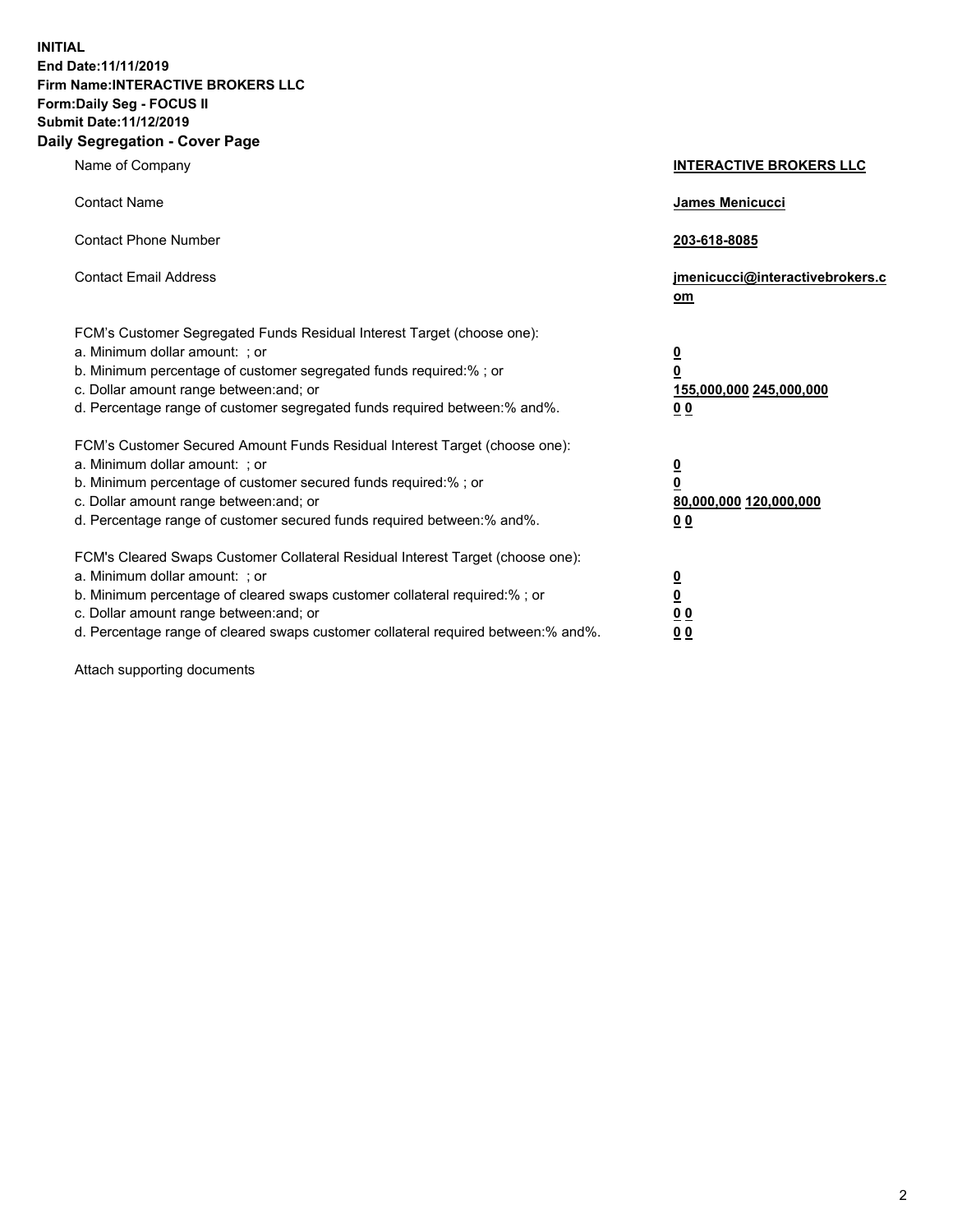## **INITIAL End Date:11/11/2019 Firm Name:INTERACTIVE BROKERS LLC Form:Daily Seg - FOCUS II Submit Date:11/12/2019 Daily Segregation - Secured Amounts**

|                | Daily Jegregation - Jeculed Aniounts                                                                       |                                   |
|----------------|------------------------------------------------------------------------------------------------------------|-----------------------------------|
|                | Foreign Futures and Foreign Options Secured Amounts                                                        |                                   |
|                | Amount required to be set aside pursuant to law, rule or regulation of a foreign                           | $0$ [7305]                        |
|                | government or a rule of a self-regulatory organization authorized thereunder                               |                                   |
| $\mathbf{1}$ . | Net ledger balance - Foreign Futures and Foreign Option Trading - All Customers                            |                                   |
|                | A. Cash                                                                                                    | 494,979,863 [7315]                |
|                | B. Securities (at market)                                                                                  | 0 [7317]                          |
| 2.             | Net unrealized profit (loss) in open futures contracts traded on a foreign board of trade                  | 14,072,647 [7325]                 |
| 3.             | Exchange traded options                                                                                    |                                   |
|                | a. Market value of open option contracts purchased on a foreign board of trade                             | 39,875 [7335]                     |
|                | b. Market value of open contracts granted (sold) on a foreign board of trade                               | $-29,659$ [7337]                  |
| 4.             | Net equity (deficit) (add lines 1. 2. and 3.)                                                              | 509,062,726 [7345]                |
| 5.             | Account liquidating to a deficit and account with a debit balances - gross amount                          | 8,510 [7351]                      |
|                | Less: amount offset by customer owned securities                                                           | 0 [7352] 8,510 [7354]             |
| 6.             | Amount required to be set aside as the secured amount - Net Liquidating Equity                             | 509,071,236 [7355]                |
|                | Method (add lines 4 and 5)                                                                                 |                                   |
| 7.             | Greater of amount required to be set aside pursuant to foreign jurisdiction (above) or line                | 509,071,236 [7360]                |
|                | 6.                                                                                                         |                                   |
|                | FUNDS DEPOSITED IN SEPARATE REGULATION 30.7 ACCOUNTS                                                       |                                   |
| 1.             | Cash in banks                                                                                              |                                   |
|                | A. Banks located in the United States                                                                      | 46,897,929 [7500]                 |
|                | B. Other banks qualified under Regulation 30.7                                                             | 0 [7520] 46,897,929 [7530]        |
| 2.             | Securities                                                                                                 |                                   |
|                | A. In safekeeping with banks located in the United States                                                  | 492,893,875 [7540]                |
|                | B. In safekeeping with other banks qualified under Regulation 30.7                                         | 0 [7560] 492,893,875 [7570]       |
| 3.             | Equities with registered futures commission merchants                                                      |                                   |
|                | A. Cash                                                                                                    | $0$ [7580]                        |
|                | <b>B.</b> Securities                                                                                       | $0$ [7590]                        |
|                | C. Unrealized gain (loss) on open futures contracts                                                        | $0$ [7600]                        |
|                | D. Value of long option contracts                                                                          | $0$ [7610]                        |
|                | E. Value of short option contracts                                                                         | 0 [7615] 0 [7620]                 |
| 4.             | Amounts held by clearing organizations of foreign boards of trade                                          |                                   |
|                | A. Cash                                                                                                    | $Q$ [7640]                        |
|                | <b>B.</b> Securities                                                                                       | $0$ [7650]                        |
|                | C. Amount due to (from) clearing organization - daily variation                                            | $0$ [7660]                        |
|                | D. Value of long option contracts                                                                          | $0$ [7670]                        |
|                | E. Value of short option contracts                                                                         | 0 [7675] 0 [7680]                 |
| 5.             | Amounts held by members of foreign boards of trade                                                         |                                   |
|                | A. Cash<br><b>B.</b> Securities                                                                            | 108,051,641 [7700]                |
|                |                                                                                                            | $0$ [7710]                        |
|                | C. Unrealized gain (loss) on open futures contracts<br>D. Value of long option contracts                   | $-3,390,680$ [7720]               |
|                |                                                                                                            | 39,875 [7730]                     |
|                | E. Value of short option contracts                                                                         | -29,659 [7735] 104,671,177 [7740] |
| 6.<br>7.       | Amounts with other depositories designated by a foreign board of trade<br>Segregated funds on hand         | 0 [7760]                          |
| 8.             |                                                                                                            | $0$ [7765]                        |
| 9.             | Total funds in separate section 30.7 accounts                                                              | 644,462,981 [7770]                |
|                | Excess (deficiency) Set Aside for Secured Amount (subtract line 7 Secured Statement<br>Page 1 from Line 8) | 135,391,745 [7380]                |
| 10.            | Management Target Amount for Excess funds in separate section 30.7 accounts                                | 80,000,000 [7780]                 |
| 11.            | Excess (deficiency) funds in separate 30.7 accounts over (under) Management Target                         | 55,391,745 [7785]                 |
|                |                                                                                                            |                                   |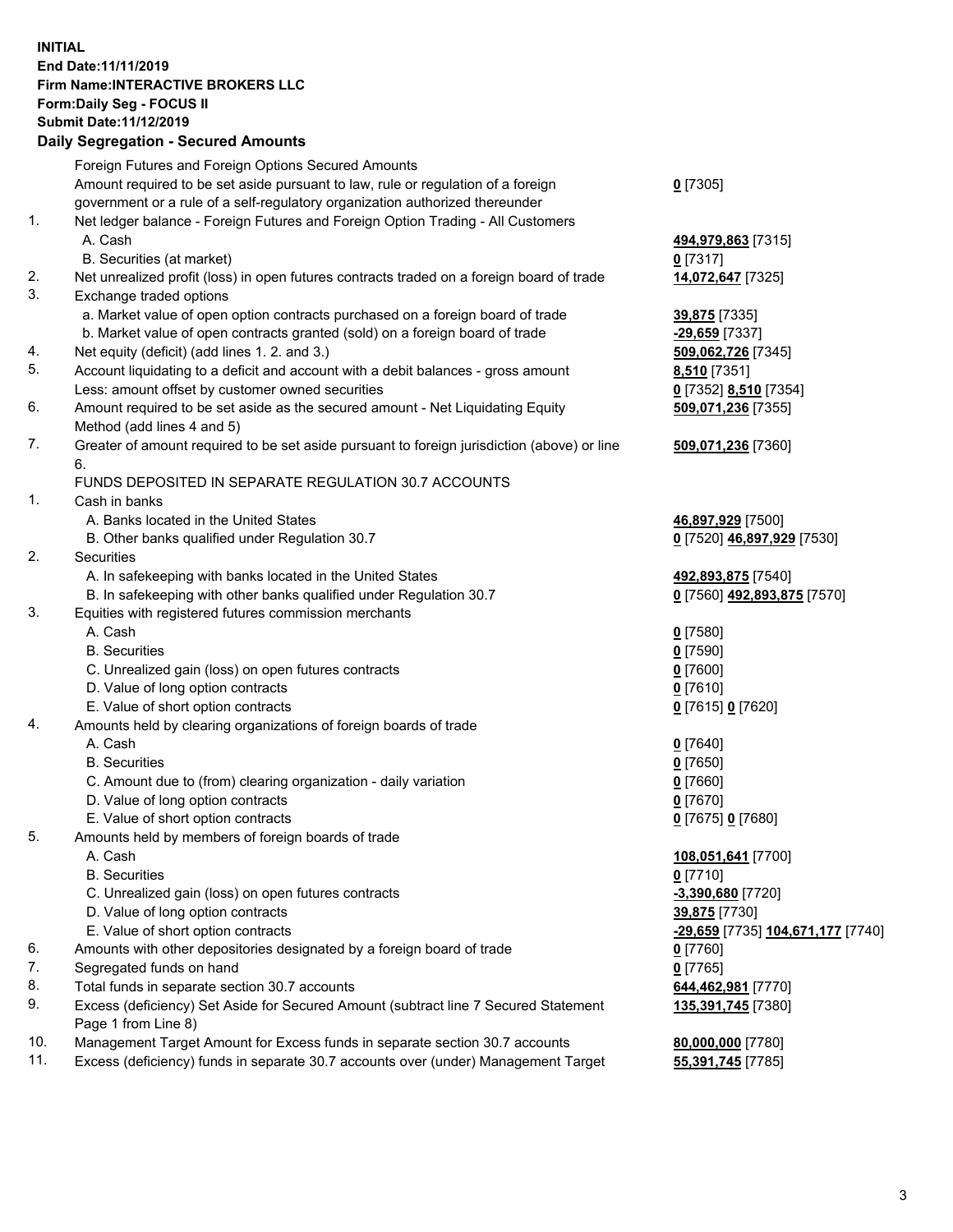**INITIAL End Date:11/11/2019 Firm Name:INTERACTIVE BROKERS LLC Form:Daily Seg - FOCUS II Submit Date:11/12/2019 Daily Segregation - Segregation Statement** SEGREGATION REQUIREMENTS(Section 4d(2) of the CEAct) 1. Net ledger balance A. Cash **4,119,422,243** [7010] B. Securities (at market) **0** [7020] 2. Net unrealized profit (loss) in open futures contracts traded on a contract market **-40,359,745** [7030] 3. Exchange traded options A. Add market value of open option contracts purchased on a contract market **156,313,494** [7032] B. Deduct market value of open option contracts granted (sold) on a contract market **-182,053,329** [7033] 4. Net equity (deficit) (add lines 1, 2 and 3) **4,053,322,663** [7040] 5. Accounts liquidating to a deficit and accounts with debit balances - gross amount **980,724** [7045] Less: amount offset by customer securities **0** [7047] **980,724** [7050] 6. Amount required to be segregated (add lines 4 and 5) **4,054,303,387** [7060] FUNDS IN SEGREGATED ACCOUNTS 7. Deposited in segregated funds bank accounts A. Cash **1,006,072,428** [7070] B. Securities representing investments of customers' funds (at market) **1,945,209,310** [7080] C. Securities held for particular customers or option customers in lieu of cash (at market) **0** [7090] 8. Margins on deposit with derivatives clearing organizations of contract markets A. Cash **1,502,774** [7100] B. Securities representing investments of customers' funds (at market) **1,354,730,637** [7110] C. Securities held for particular customers or option customers in lieu of cash (at market) **0** [7120] 9. Net settlement from (to) derivatives clearing organizations of contract markets **-12,179,767** [7130] 10. Exchange traded options A. Value of open long option contracts **156,294,728** [7132] B. Value of open short option contracts **-182,088,041** [7133] 11. Net equities with other FCMs A. Net liquidating equity **0** [7140] B. Securities representing investments of customers' funds (at market) **0** [7160] C. Securities held for particular customers or option customers in lieu of cash (at market) **0** [7170] 12. Segregated funds on hand **0** [7150] 13. Total amount in segregation (add lines 7 through 12) **4,269,542,069** [7180] 14. Excess (deficiency) funds in segregation (subtract line 6 from line 13) **215,238,682** [7190] 15. Management Target Amount for Excess funds in segregation **155,000,000** [7194] 16. Excess (deficiency) funds in segregation over (under) Management Target Amount **60,238,682** [7198]

Excess